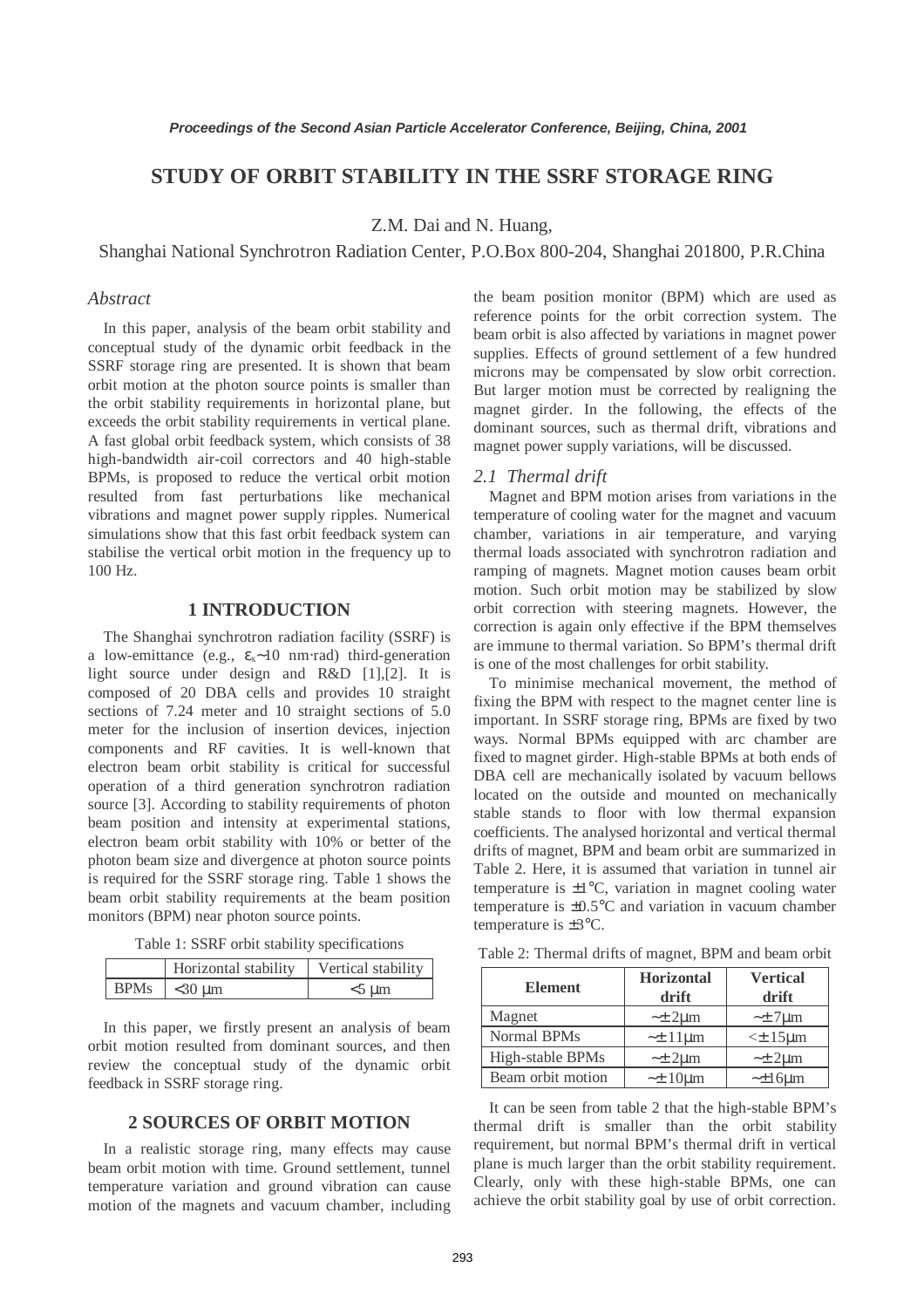It indicates that fixing the BPMs at both ends of the DBA cell to floor by low thermal expansion coefficients stands and being isolated from other vacuum chamber by bellows are crucial for realising the orbit stability goal in SSRF storage ring.

### *2.2 Vibration*

The vibration sources can be considered as either external sources or internal sources. External sources are seismic ground motion, traffic and equipment such as pumps and compressors in the site at large distances from the storage ring. Internal vibration sources are those close to the storage ring in experimental area or the inner area of the machine, which include linac and booster and associated equipment. One may treat the external sources as plane wave vibrations, and the internal sources as random vibrations.

Table 3 shows the amplification factors and orbit motion due to internal vibrations and external vibrations in storage ring, where the maximum amplification in the frequency range of 0.01-100 Hz for the external sources has been used. For simplicity, it is assumed that the ground vibrations are transferred without amplification or attenuation onto the magnets and the external vibration waves with no damping along the machine diameter. The speed of vibrations is set to be 500m/s, and the amplitude of the internal vibrations and external vibrations is assumed to be 300nm and 200 nm in the frequency range of 0.01-100Hz, respectively.

Table 3: Amplification factors  $(A_x, A_y)$  and beam orbit motion  $(\sigma_x, \sigma_y)$  at the photon source points due to vibration sources

|                          |     |    | $\sigma_{\rm x}(\mu \rm m)$ | $\sigma_{v}(\mu m)$ |
|--------------------------|-----|----|-----------------------------|---------------------|
| Random<br>vibrations     | 51  | 17 | 15                          |                     |
| Plane wave<br>vibrations | 100 | 55 | 20                          |                     |

Table 3 shows that the horizontal vibrations don't affect the beam orbit stability, but vertical vibrations may result in orbit motion with peak beyond the 5µm limit.

## *2.3 Magnet power supply variation*

The effects of magnet power supply variations on beam orbit stability have been also studied. It was found that the beam orbit motion due to variations in the power supplies for dipole, quadrupole, and sextupole is much smaller than the beam orbit motion resulted from variations in the power supplies for COD correctors in the SSRF storage ring.

 The maximum values of COD correctors in storage ring are respectively 1.2mrad in horizontal plane and 0.8mrad in vertical plane. These correctors with power supply stability of  $2\times10^{-4}$  would cause dipole errors 0.24µrad in horizontal plane and 0.16µrad in vertical

plane. Table 4 shows the amplification factors  $(A_x, A_y)$ and orbit motion ( $\sigma_{x}$ ,  $\sigma_{y}$ ) at photon source points caused by corrector power supply variations. It indicates that the power supply variations would not cause a problem for horizontal beam orbit stability, but result in vertical beam orbit motion around the 5µm limit.

Table 4 Amplification factors  $(A_x, A_y)$  and beam orbit motion  $(\sigma_x, \sigma_y)$  at photon source points due to corrector power supply variations

| $\sim$<br>$\mathbb{C} \mathbb{D}$<br>Source point |  | $\sigma$ (IIm | $\tau$ (IIm) |
|---------------------------------------------------|--|---------------|--------------|
|                                                   |  |               |              |

 Based on the above studies, it can be seen that beam orbit motion at the photon source points is smaller than the requirements of orbit stability (e.g., 30µm) in horizontal plane, but exceeds the requirements of orbit stability (e.g., 5µm) in vertical plane.

## **3 DYNAMIC ORBIT FEEDBACK**

 To achieve the goal of orbit stability, the SSRF storage ring will be equipped with a slow orbit correction system and a fast orbit feedback system. The static beam orbit distortions (COD) and slow beam orbit motion, which are resulted from the magnet alignment errors or other sources in slow time scales (e.g., thermal drifts), will be corrected every minute by the slow orbit correction system. And the fast orbit motion, which is caused by the sources in short time scales (e.g.,  $0.01 \sim 100$ Hz) like the mechanical vibrations and magnet power supply ripples, will be stabilized by the fast orbit feedback system.

In the following, we review the theoretical concepts of the fast orbit feedback in SSRF storage ring. There are two different ways to implement orbit feedback system [3]. The first is the so-called local orbit feedback, which could be tried to minimise orbit variation at each experiment individually involving only correctors around the insertion device. Another is the so-called global orbit feedback, which tries to minimise the orbit variations at all experiments at the same time. The local feedback system has some disadvantages. For example, the non locality of the correction would lead to a crosstalk between the local feedback which would be extremely difficult to control. Moreover, the BPM movement, induced by variation in vacuum chamber temperature, is particularly harmful if these are used in local correction schemes. Global correction of the orbit using many BPMs has then the advantage of minimising BPM errors and correcting only "physical" disturbances. *Therefore, a global orbit feedback will be adopted in the SSRF storage ring*.

 Fig.1 shows the layout of the DBA cell including the locations of the BPMs and correctors. The storage ring will be equipped with 7 BPMs per DBA cell. One BPM will be located at each end of the cell, one in each quadrupole triplet and near the harmonic sextupole S2 or